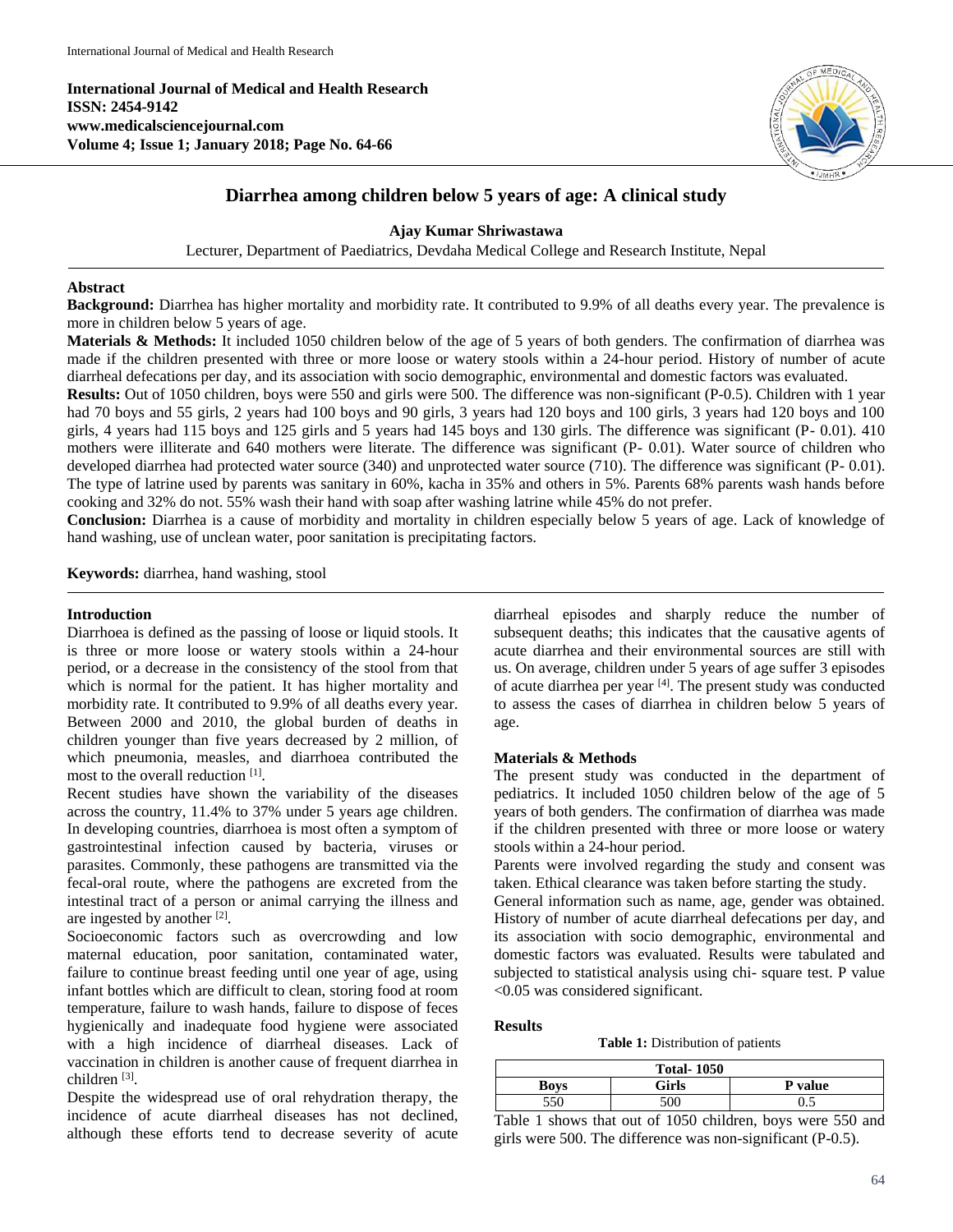**Table 2:** Age and sex wise distribution

| Age group (years) | <b>Boys</b> | Girls | P value |
|-------------------|-------------|-------|---------|
| l years           | 70          | 55    |         |
| 2 years           | 100         | 90    |         |
| 3 years           | 120         | 100   | 0.01    |
| 4 years           | 115         | 125   |         |
| 5 years           | 145         | 130   |         |

Table 2shows that children with 1 years had 70 boys and 55 girls, 2 years had 100 boys and 90 girls, 3 years had 120 boys and 100 girls, 3 years had 120 boys and 100 girls, 4 years had 115 boys and 125 girls and 5 years had 145 boys and 130 girls. The difference was significant (P- 0.01).



**Fig 1:** Education status of mothers

Fig 1 shows that 410 mothers were illiterate and 640 mothers were literate. The difference was significant (P- 0.01).



**Fig 2:** Water source of children

Fig 1 shows that water source of children who developed diarrhea had protected water source (340) and unprotected water source (710). The difference was significant (P- 0.01).



**Fig 3:** Distribution of parents by the type of latrine used

Fig 3 shows that type of latrine used by parents were sanitary in 60%, kacha in 35% and others in 5%.



**Fig 4:** Distribution of parents based on personal hygiene

Fig 4 shows that parents 68% parents wash hands before cooking and 32% do not. 55% wash their hand with soap after washing latrine while 45% do not prefer.

#### **Discussion**

Among the major life threatening infectious diseases diarrhoea is one of the major preventable gastrointestinal health problem. Risk factors for diarrhea include malnutrition, poor

gastrointestinal absorption, poor personal hygiene, environmental sanitation problems, unhygienic food preparation, improper sewage disposal and improper use of latrines, early discontinuation of breastfeeding, and unhygienic bottle-feeding. Prevalence of diarrhoea is quite alarming amongst our children who belong to low socioeconomic status [5].

In this study, out of 1050 children, boys were 550 and girls